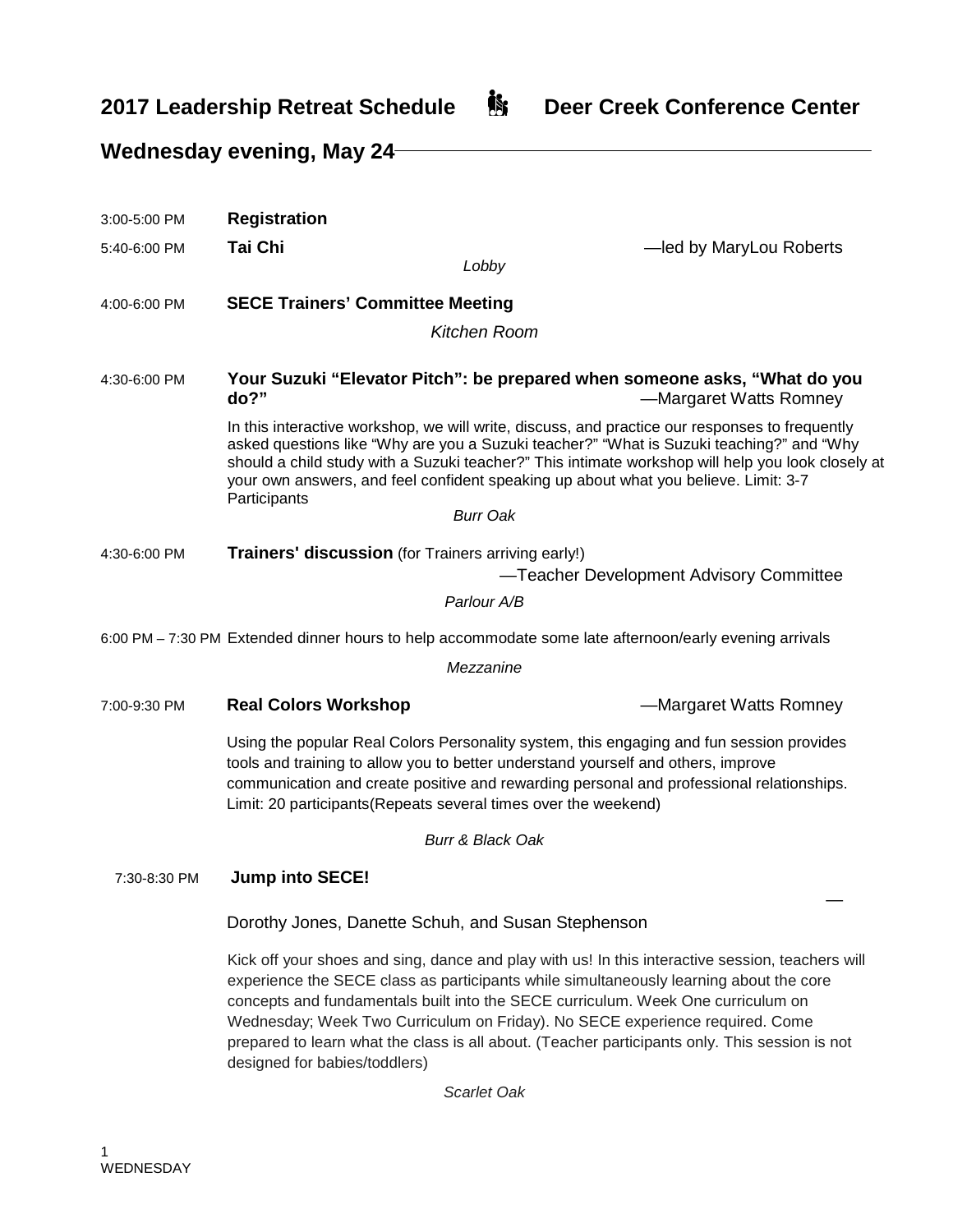## 7:00-8:00 PM **Teacher Trainers: Evaluation Training Refresher for Experienced Reviewers**

—Joanne Melvin & others

*Parlour A/B*

**Focus Group:** Explore reflective, challenging questions with a Board or Staff member *Pin Oak*

8:00-9:00 PM **Welcome & Get Acquainted** —Gail Lange & Joan Krzywicki

Pianists will discuss current projects, introduce important topics for the weekend, and welcome our Latin American Teachers.

#### *Parlour A/B*

8:00-9:30 PM **Playing Together: Repertoire for Incorporating Ensembles into Studio Lessons and Group Class** (Ensembles for Violin, Viola, Cello, Bass, Voice, Guitar and Piano) —Winifred Crock

> One of Dr. Suzuki's fondest wishes was to have children of every age and level play together. Explore and share new and old materials for creating ensemble experiences for private studio lessons and group classes. We will begin with ensembles of matching or similar difficulty throughout the parts. We will look at a number of compatible ensembles for single or mixed instruments and ensembles of varying difficulty. Bring your instrument, bring your voice and bring your ensemble ideas to add to the list for sharing!

> > *White Oak Ballroom*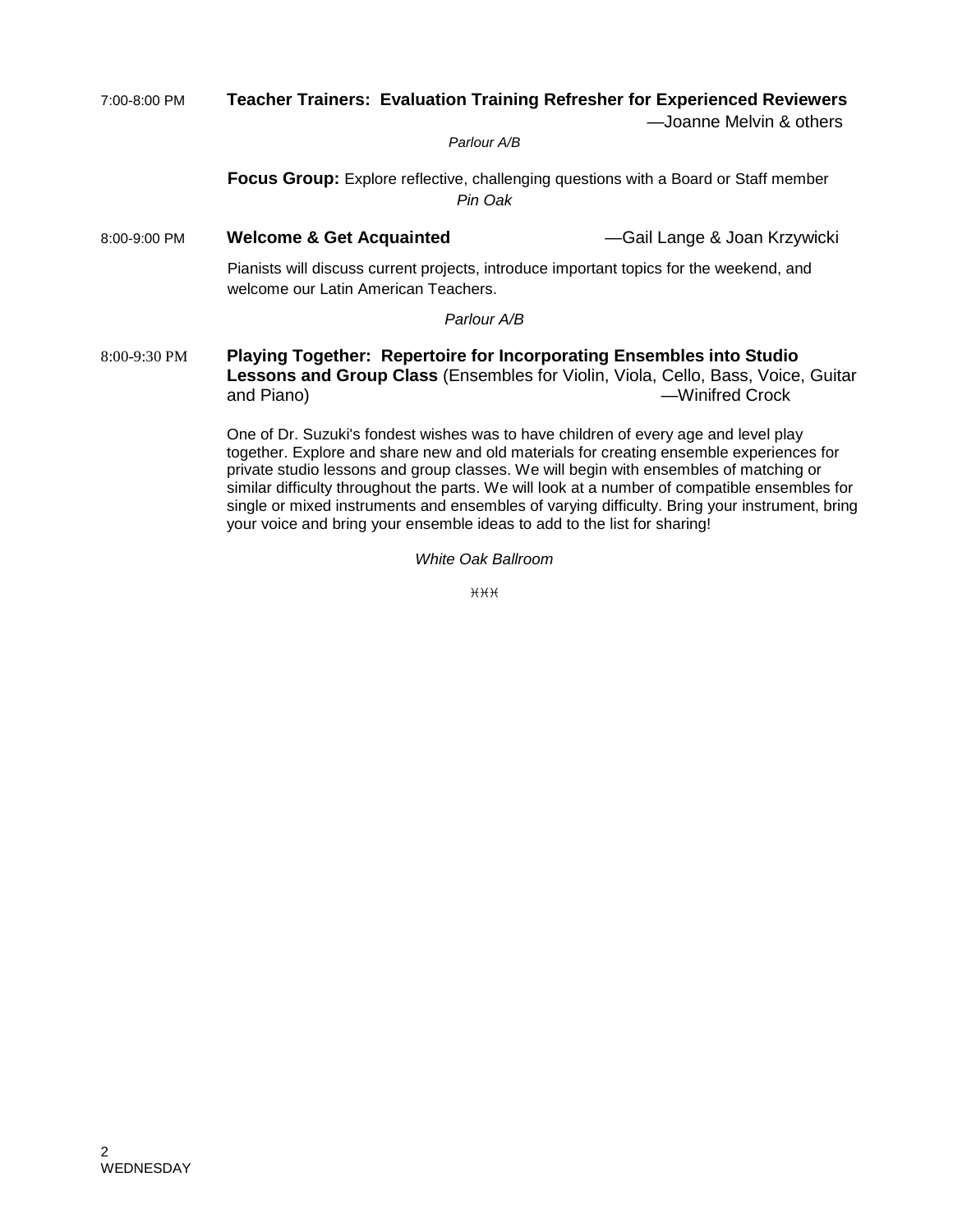# **Thursday, May 25**

| 7:00-8:30 AM | <b>Breakfast</b>                                                                                                                                                                                                                                                                                                                                                                                                                                                                                                                                                                                                                                                                                                                                                                              | Mezzanine                       |                         |
|--------------|-----------------------------------------------------------------------------------------------------------------------------------------------------------------------------------------------------------------------------------------------------------------------------------------------------------------------------------------------------------------------------------------------------------------------------------------------------------------------------------------------------------------------------------------------------------------------------------------------------------------------------------------------------------------------------------------------------------------------------------------------------------------------------------------------|---------------------------------|-------------------------|
| 8:00-8:20 AM | <b>Tai Chi</b>                                                                                                                                                                                                                                                                                                                                                                                                                                                                                                                                                                                                                                                                                                                                                                                |                                 | -led by MaryLou Roberts |
| 8:00-8:50 AM | Lobby<br>Meetings:                                                                                                                                                                                                                                                                                                                                                                                                                                                                                                                                                                                                                                                                                                                                                                            |                                 |                         |
|              | <b>Institute Directors</b>                                                                                                                                                                                                                                                                                                                                                                                                                                                                                                                                                                                                                                                                                                                                                                    | Chinquapin                      |                         |
|              | <b>Conference Team</b>                                                                                                                                                                                                                                                                                                                                                                                                                                                                                                                                                                                                                                                                                                                                                                        | <b>Burr &amp; Black Oak</b>     |                         |
|              | <b>New Trainers Orientation</b>                                                                                                                                                                                                                                                                                                                                                                                                                                                                                                                                                                                                                                                                                                                                                               | Pin Oak                         |                         |
|              | <b>Chapters</b>                                                                                                                                                                                                                                                                                                                                                                                                                                                                                                                                                                                                                                                                                                                                                                               | Deluxe Parlour                  |                         |
| 8:30-9:00 AM | <b>Welcome &amp; Violin Committee Updates</b>                                                                                                                                                                                                                                                                                                                                                                                                                                                                                                                                                                                                                                                                                                                                                 |                                 | -Karen Kimmett          |
| 9:00-11:50   | <b>Sharing Important Thoughts on Teaching</b>                                                                                                                                                                                                                                                                                                                                                                                                                                                                                                                                                                                                                                                                                                                                                 |                                 | -Almita Vamos           |
|              | Throughout her career as a world-renowned pedagogue, Almita Vamos has<br>maintained a long- standing connection with the Suzuki community. In this session she<br>will share what she considers to be the most important skills to develop in a student<br>and how she proceeds to develop them. As we all know, each student is different and<br>learns in her own way. Since each child develops at a different pace with different<br>learning styles, it is imperative to have many different ideas about how to teach the<br>basics of violin playing. As Marge Aber used to say, "The teacher will appear when the<br>student is ready to listen." This session will include time for questions. we hope you will<br>take advantage of this rare opportunity.                           |                                 |                         |
|              | White Oak/Ballroom                                                                                                                                                                                                                                                                                                                                                                                                                                                                                                                                                                                                                                                                                                                                                                            |                                 |                         |
| 8:30-9:50    | <b>Suzuki Cello Book revisions</b><br>Cantrell                                                                                                                                                                                                                                                                                                                                                                                                                                                                                                                                                                                                                                                                                                                                                | -Jean Dexter, Rick Mooney, Beth |                         |
| 10:00-11:50  | Mastery and Moving On: Contributions on Excellence from Cellist<br><b>Christopher Bunting</b> -Carey Beth Hockett with William Bruce (by Skype)<br>Christopher Bunting was a generous British cello pedagogue who shared his thoughts<br>on mastering the cello through his many exercise books and his Essay on the Craft of<br>Cello Playing. "Determination to excel frequently produces a rigidity which locks the<br>joints, especially at the shoulder. Another and related way of locking is to make a total<br>effort in the hope that part of that effort may be suitable. One must allow oneself to<br>play 'badly' at first, while noting accurately in what the difficulty lies. This attitude,<br>perhaps paradoxically, leads to a more rapid advance in technique."–C. Bunting |                                 |                         |
|              |                                                                                                                                                                                                                                                                                                                                                                                                                                                                                                                                                                                                                                                                                                                                                                                               |                                 |                         |
|              | One of Buntings protégés, William Bruce, head of strings at Junior Guildhall and<br>member of the English National Opera Orchestra, London, England, will join Carey<br>Hockett virtually in a presentation concerning excellence and achieving mastery in<br>cello playing. This session will be followed by breakout discussions.                                                                                                                                                                                                                                                                                                                                                                                                                                                           |                                 |                         |
|              | Parlour A/B                                                                                                                                                                                                                                                                                                                                                                                                                                                                                                                                                                                                                                                                                                                                                                                   |                                 |                         |
| 8:30-11:50   | Piano Discussion Topics continued, followed by Panel on Reading:                                                                                                                                                                                                                                                                                                                                                                                                                                                                                                                                                                                                                                                                                                                              |                                 |                         |
|              | How does the Suzuki pianist learn to read music— from start to the Archduke Trio?                                                                                                                                                                                                                                                                                                                                                                                                                                                                                                                                                                                                                                                                                                             |                                 |                         |
|              | Preparing the Ear for Reading and Early Steps in Reading Instruction                                                                                                                                                                                                                                                                                                                                                                                                                                                                                                                                                                                                                                                                                                                          |                                 | -Caroline Fraser        |
|              | Teaching Reading in Book Two & Retrospectives on Reading by<br><b>Suzuki Piano Pioneer Constance Starr</b>                                                                                                                                                                                                                                                                                                                                                                                                                                                                                                                                                                                                                                                                                    |                                 | —Gail Lange             |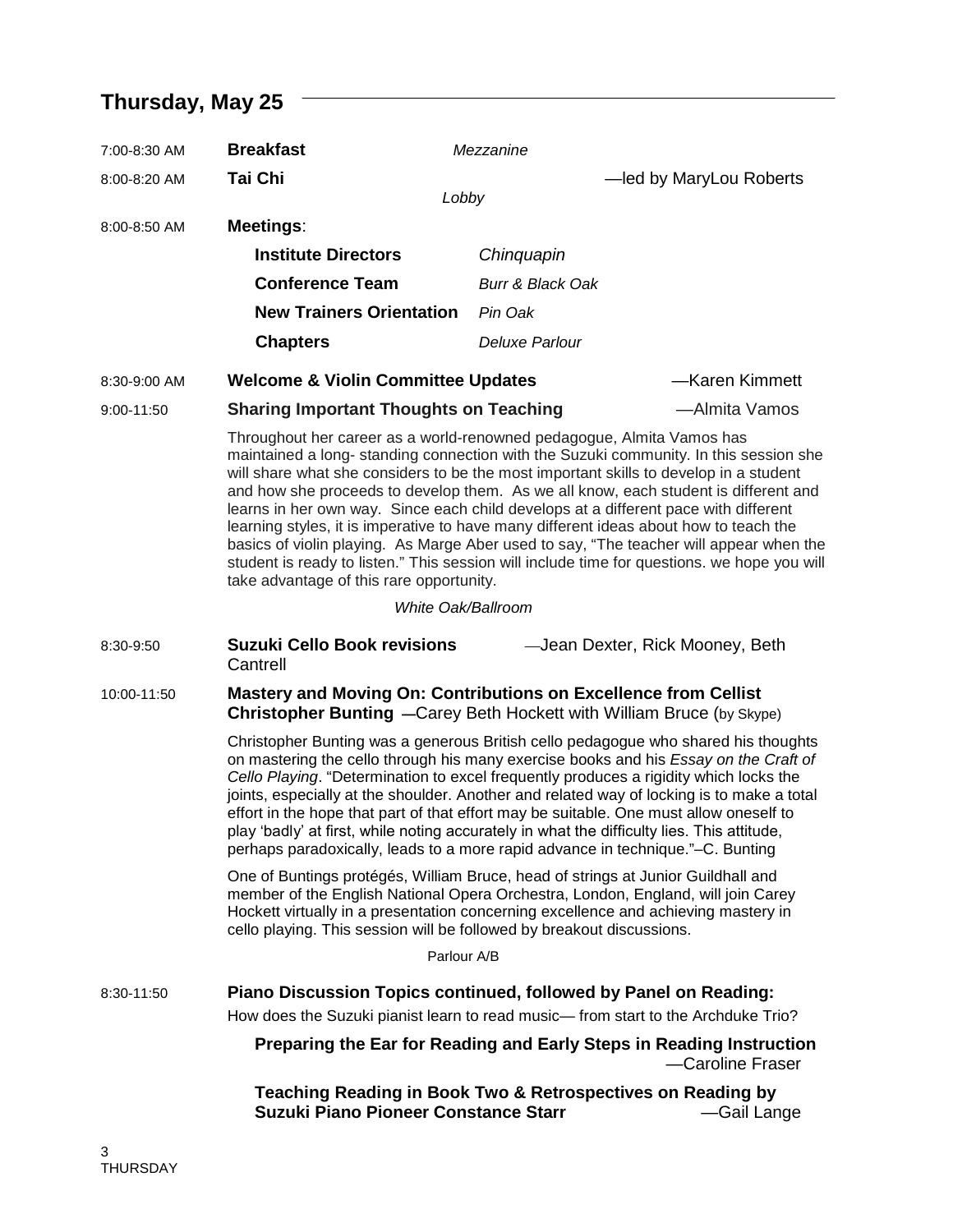|              | <b>Teaching Reading: Next Steps with More Advanced Students</b>                                                                                                                                                                                                                                                                                                                                                                                                                                                                                                                   |  |  |
|--------------|-----------------------------------------------------------------------------------------------------------------------------------------------------------------------------------------------------------------------------------------------------------------------------------------------------------------------------------------------------------------------------------------------------------------------------------------------------------------------------------------------------------------------------------------------------------------------------------|--|--|
|              | -Fay Adams<br>Scarlet Oak                                                                                                                                                                                                                                                                                                                                                                                                                                                                                                                                                         |  |  |
| 8:30-9:20    | Recorders' Planning Session for 2018 Conference<br>-Mary Halverson Waldo & Luciana Castillo<br>Chinquapin                                                                                                                                                                                                                                                                                                                                                                                                                                                                         |  |  |
| 9:30-11:50   | Flute Committee Updates & 2018 Conference Planning<br>-Kelly Williamson, Meret Bitticks and Wendy Stern<br>Chinquapin                                                                                                                                                                                                                                                                                                                                                                                                                                                             |  |  |
| 9:30-12:00   | Real Colors Workshop (2 <sup>nd</sup> opportunity - See Wednesday for details.)<br><b>Burr &amp; Black Oak</b>                                                                                                                                                                                                                                                                                                                                                                                                                                                                    |  |  |
| 10:30-11:30  | <b>SECE Trainers Committee Meeting</b><br>-Dorothy Jones, Chair<br>Kitchen Room                                                                                                                                                                                                                                                                                                                                                                                                                                                                                                   |  |  |
| 11:45-1:00   | Lunch.<br>(Note: Some SAA online store items available at check-in table in the lobby from 12:00-1:00.)                                                                                                                                                                                                                                                                                                                                                                                                                                                                           |  |  |
| 12:15-1:50   | New Trainers' Orientation-continued from AM<br>Pin Oak                                                                                                                                                                                                                                                                                                                                                                                                                                                                                                                            |  |  |
| 1:00-1:50    | -Edward Kreitman<br>Playing by Ear  unlocking the mystery                                                                                                                                                                                                                                                                                                                                                                                                                                                                                                                         |  |  |
|              | Understanding how to introduce and teach this important concept of Talent Education<br>is essential, yet many new teachers coming to Suzuki training from a traditional<br>background do not have a clear idea of how playing by ear differs from playing by rote<br>or from memory. In this session we will explore the differences and break the concept<br>of playing by ear down into its component skills.                                                                                                                                                                   |  |  |
|              | <b>White Oak Ballroom</b>                                                                                                                                                                                                                                                                                                                                                                                                                                                                                                                                                         |  |  |
|              | <b>Creative Ability Development Session I</b><br>-Alice Kanack                                                                                                                                                                                                                                                                                                                                                                                                                                                                                                                    |  |  |
|              | Philosophy, Pedagogy, and Science<br>Every child is born innately creative. CAD is a method which develops that innate ability<br>using music as a language and improvisation as a tool. Through intense disciplined<br>practice of the creative process, students grow the creative part of the brain, leading<br>them to remarkable success across multiple disciplines. In this session you will be<br>introduced to the pedagogy and philosophy of CAD and learn about the neuroscience<br>that supports it. We will also discuss how to apply CAD in private Suzuki lessons. |  |  |
|              | Scarlet Oak                                                                                                                                                                                                                                                                                                                                                                                                                                                                                                                                                                       |  |  |
| 2:00-3:50 PM | Violin: Breakout: Playing by Ear; Revisiting Unit One -James Hutchins                                                                                                                                                                                                                                                                                                                                                                                                                                                                                                             |  |  |
|              | Better Preparing our Students for Life beyond High School<br>-Teri Einfeldt, Carrie Reuning-Hummel, Kathleen Spring                                                                                                                                                                                                                                                                                                                                                                                                                                                               |  |  |
|              | Follow up panel discussion relating to Almita Vamos' earlier session concerning the training<br>of our students. What should we be looking for and when in order to develop a student that<br>is ready to continue progressing in their college years? Questions and comments will be<br>taken from the floor. All are invited.                                                                                                                                                                                                                                                   |  |  |

*White Oak*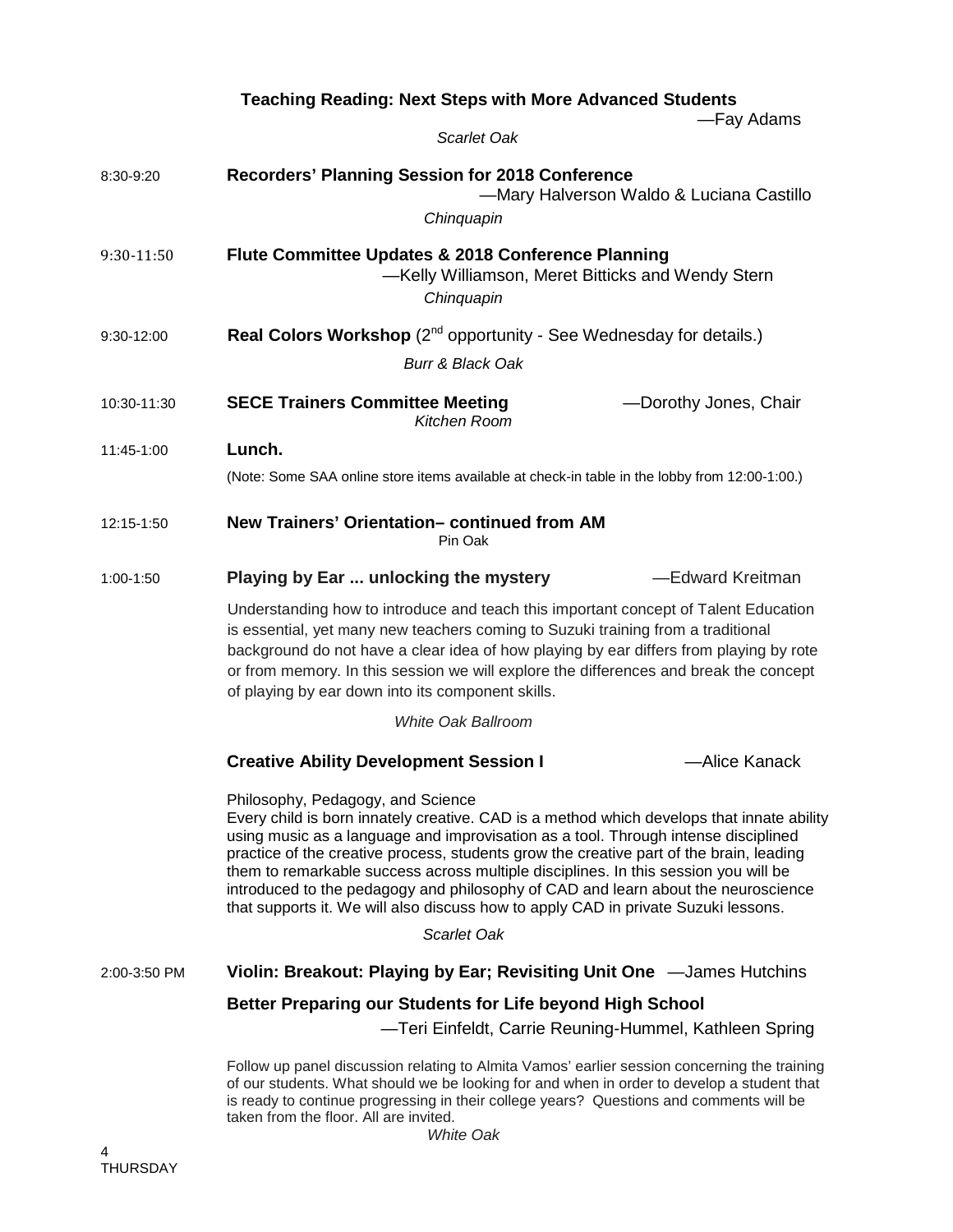#### **Cello & Bass: Playing by Ear Breakout, Revisiting Unit One, &**

#### **Teachers General Meeting** —Alice Ann O'Neill, Others

The meeting will be an open discussion of possible topics for our 2018 conference in Minneapolis as well as a discussion concerning the conference's cello masterclasses led by the cello coordinators, Dr. Alice Ann O'Neill and Susan Gagnon. Dr. Beth Cantrell will also present information about her current research project concerning studio facts and culture.

*Chestnut*

**Piano: Playing by Ear breakout discussion — Caroline Fraser** 

**Conference Preliminary Planning** —Carol Cross & Naomi Kusano

**Challenges of New Piano Trainers, Revisiting Unit 1**—Fay Adam*s*

*Scarlet Oak*

2:00-2:50 PM

#### **Viola Breakout: Playing by Ear & Announcements**

—Julia Hardie & Betsy Stuen-Walker

*Red Oak*

#### **Flute & Recorder Breakout: Playing by Ear; Revisiting Unit One;etc.**

—Kathleen Schoen, Kelly Williamson

*Deluxe Parlour Room*

**Guitar Breakout: Playing by Ear; Revisiting Unit** —MaryLou Roberts

*Chinquapin*

#### **SECE Meet & Greet Access 20 Access 20 Access 20 Access 20 Access 20 Access 20 Access 20 Access 20 Access 20 Access 20 Access 20 Access 20 Access 20 Access 20 Access 20 Access 20 Access 20 Access 20 Access 20 Access 20 A**

Join us for socializing and sharing. We're making time to chat, catch up with everyone, share some teaching ideas, and take a group photo.

*Burr & Black Oak*

3:00-3:50 PM **Suzuki in the Schools Conference Planning**  —Mary Margaret Haraden, Teresa Hakel

*Red Oak*

3:00-5:30 PM **Real Colors Workshop** —Margaret Watts Romney

*Burr & Black Oak*

#### **Flutes, Flute Trainers: Discussions, Planning, Syllabus, Other**

*Deluxe Parlour Room*

#### **SECE Mini-Practicum**

Four SECE teachers will present video segments of their SECE classes for evaluation and discussion. This session is also the first step in developing an SECE Practicum course. Only the listed trainers and participating teachers will actively participate, but the session is open to observers.

—Dorothy Jones, assisted by Wan Tsai Chen and Lynn McCall

*Pin Oak*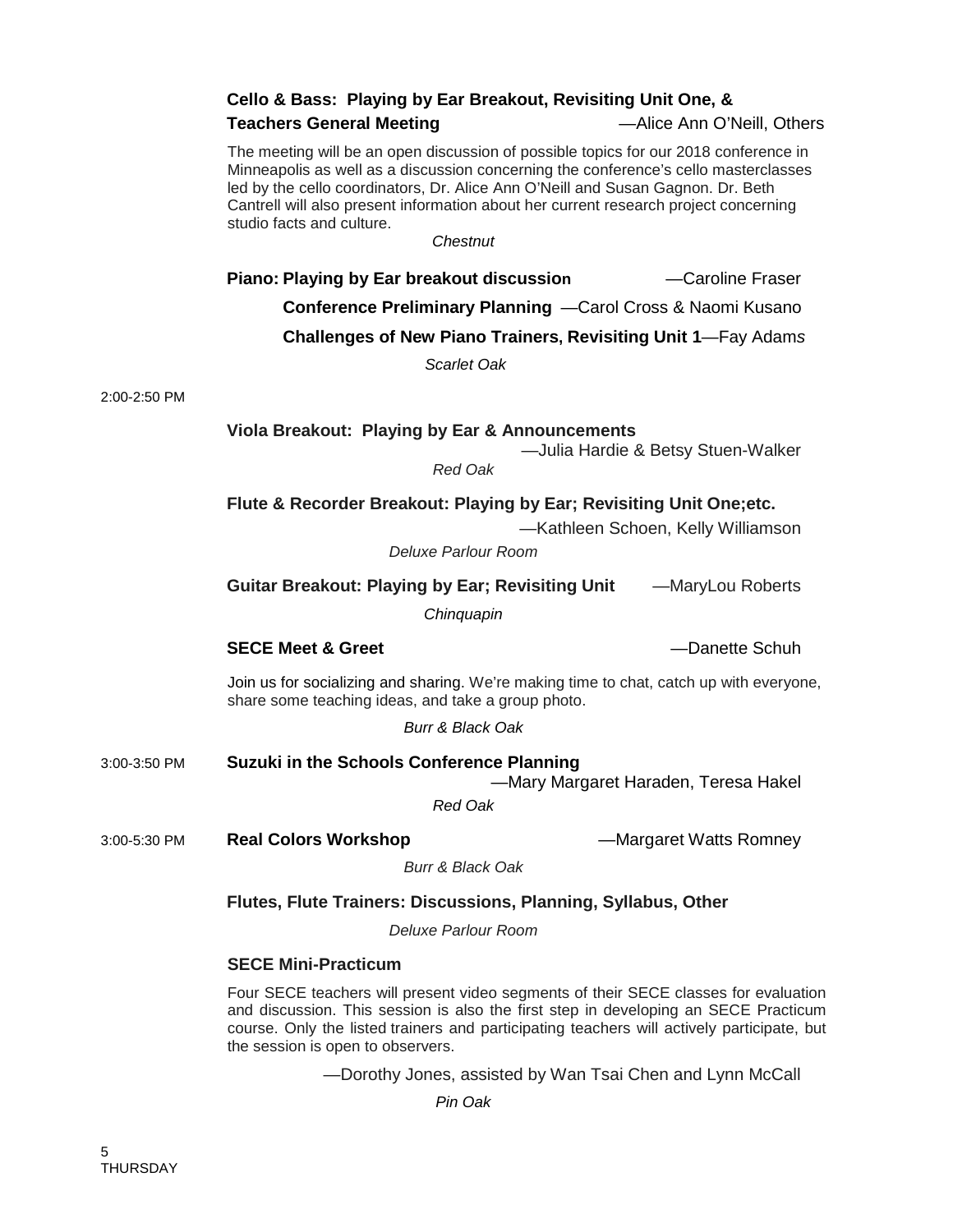#### 4:00-4:45 PM **Beautiful Tone, Beautiful Heart with El Sistema: Showcasing Sistema Utah**

How do you nurture beautiful tone and beautiful hearts with children in impoverished neighborhoods? Come find out more about the El Sistema movement and what Sistema Utah has been doing in their program. Offering a free music program to over 300 students between two sites has its challenges and rewards. Our students *love* to learn how to play. As Pablo Casals said, "Perhaps it is music that will save the world." Come see the newest teaching concepts and approaches that they have implemented for their 2016-17 school year.

#### **Discussion with Suzuki in the Schools teachers, to follow**

*Parlour A/B*

#### 4:00-5:20 PM **Teacher Trainer Updates & Discussions** —TDAC Committee

Topics include: Welcome new Trainer candidates, group class teaching, consultations, mentoring, certificates, listening in a tech-oriented world, challenges for new teachers

*White Oak*

4:00-5:30 PM **A Potpourri of Ideas —**Ian Salmon, facilitator

Short presentations on two topics:

#### *"Ideas for Making Suzuki Parenting Pleasant & Productive"*

Meg Lanfear, Elizabeth Council-Phelan, Kamini LaRusso, Holly Smardo, Christine Goodner, Luciana Castillo, Katie Bast

#### *"Good to Great Teaching Ideas"*

Vincent Phelan, Beatrice Blanc, Raphael Egidio, Erin Rushforth, Daniela Gongora, Anita Buttimer with Liz Biswas, Ian Salmon

*Red Oak/Chestnut*

5:45-7:00 PM **Dinner**

#### 7:00-7:50 PM **Engaging Our Individual Leadership Styles to Envision SAA's Future**

Join the Board in this thought-provoking and interactive activity!

#### **Dessert, coffee and tea will follow. Cash bar open through dinner and evening sessions.**

*White Oak Ballroom*

#### 8:10 – 9:15 PM **Safeguarding the Legacy: The Roots of Our Inspiration**

#### **Speakers for shared keynote:**

Teri Einfeldt, Marilyn Kesler, Gail Lange, Rebecca Paluzzi, Kay Collier McLaughlin

Lesser-known ideas not to be forgotten (minus technique). What in your teaching now reflects your best training with Dr. Suzuki or with your most influential early mentor? This panel of pioneer leaders will each share their stories as we explore the uniqueness of Dr. Suzuki's teaching.

*White Oak Ballroom*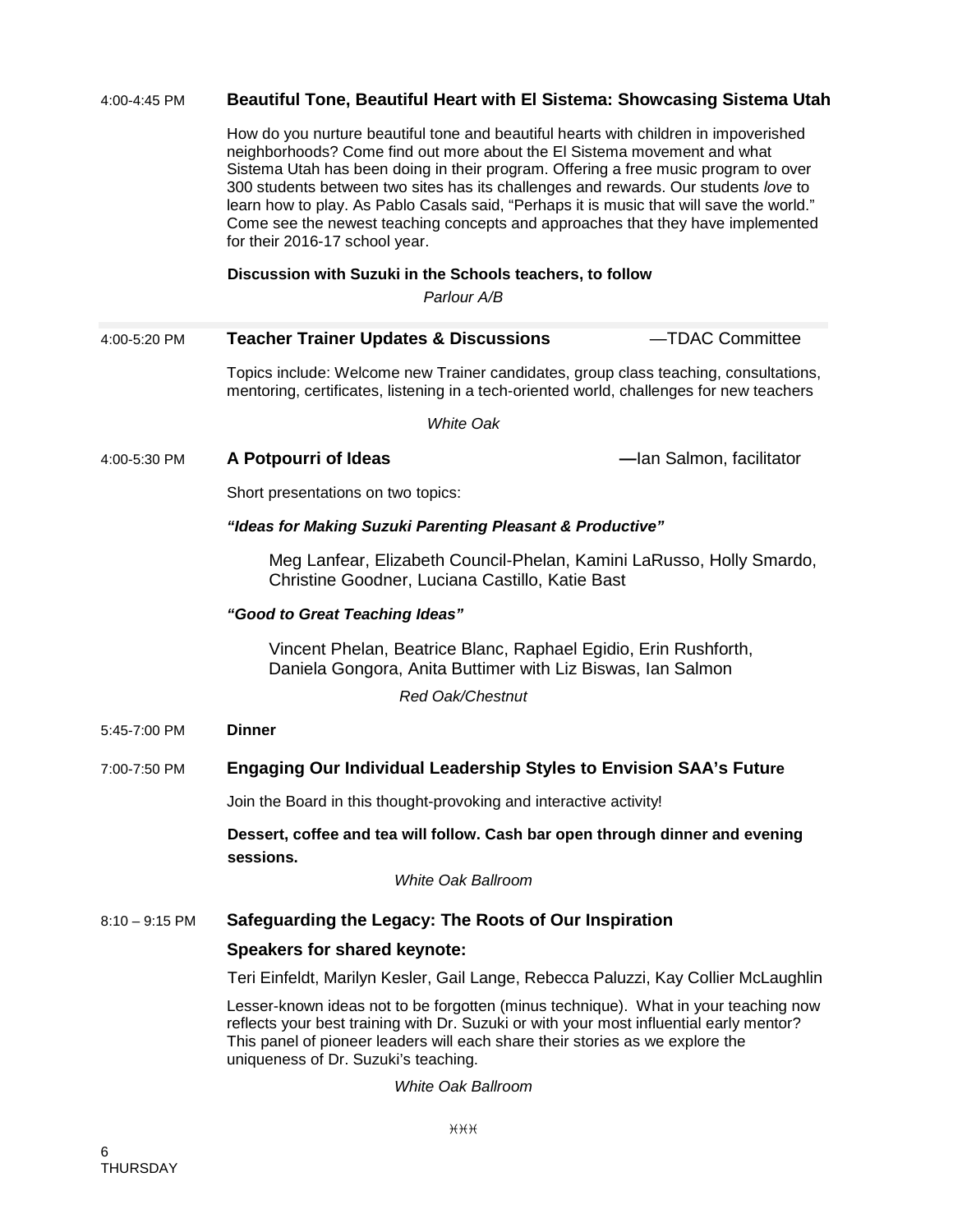## **Friday, May 26**

| 7:00-8:30 AM | <b>Breakfast</b> | Mezzanine |                         |
|--------------|------------------|-----------|-------------------------|
| 8:00-8:20 AM | Tai Chi          | Lobby     | -led by MaryLou Roberts |

8:00-9:50 AM **Convince me: Adult learning in action** —Pandora Bryce

To have a thriving studio, you need to be able to convince people to bring the Suzuki Method to life in their own actions. This session will provide proven tools and methods for teachers and trainers, to help you create compelling learning materials for parents

and teachers doing training with you. As a result of the session you will be able to:

- **Apply key principles of adult learning**
- Write clear objectives for your sessions/topics
- Design learning activities that use "pull" methods (asking, experiencing) much more, and '"push"' methods (telling, lecturing) much less

*Scarlet Oak*

#### 8:15-9:45 AM **Maximizing the Suzuki Triangle Through a Family Systems Lens**

–Kay Collier McLaughlin

**The Suzuki Triangle** is one of the great strengths of the method, and also one with built-in stumbling blocks around emotions and communications. This session offers an opportunity to take a look at the Triangle through the helpful lens of family systems theory.

*Parlour A/B*

#### **Presentation Skills: It's all about body language** —Margaret Watts Romney

When you find yourself speaking in front of a crowd, your body language and energy will connect you to your audience faster and more memorably than your message. How do you draw in your audience and keep their attention? How do you fight the jitters? What if you forget what you were going to say!? In this interactive workshop, you will walk away with tools to make your public speaking more confident and impactful. Interactive workshop.

PREP: Think of one place in your life that is precious to you. Be prepared to tell us why in 2 minutes or less. 5-16 participants max.

#### *Burr/Black Oak*

| <b>Conference Team</b> | -Carlynn Savot, Kamini LaRusso, Team Coordinators |
|------------------------|---------------------------------------------------|
|                        | Chestnut                                          |
| --                     | $\sim$ $\sim$ $\sim$ $\sim$ $\sim$                |

**Chapter Affiliates Example 20** and the settential state of the Stacy Smith, facilitator

*Pin Oak*

**New Trainers Orientation New Trainers Orientation** Joanne Melvin, Christie Felsing

*Kitchen Room*

#### 9:00-9:50 AM **Building Technique Using Mr. Starr's 77 Variations** —Hiroko Driver-Lippman

*White Oak*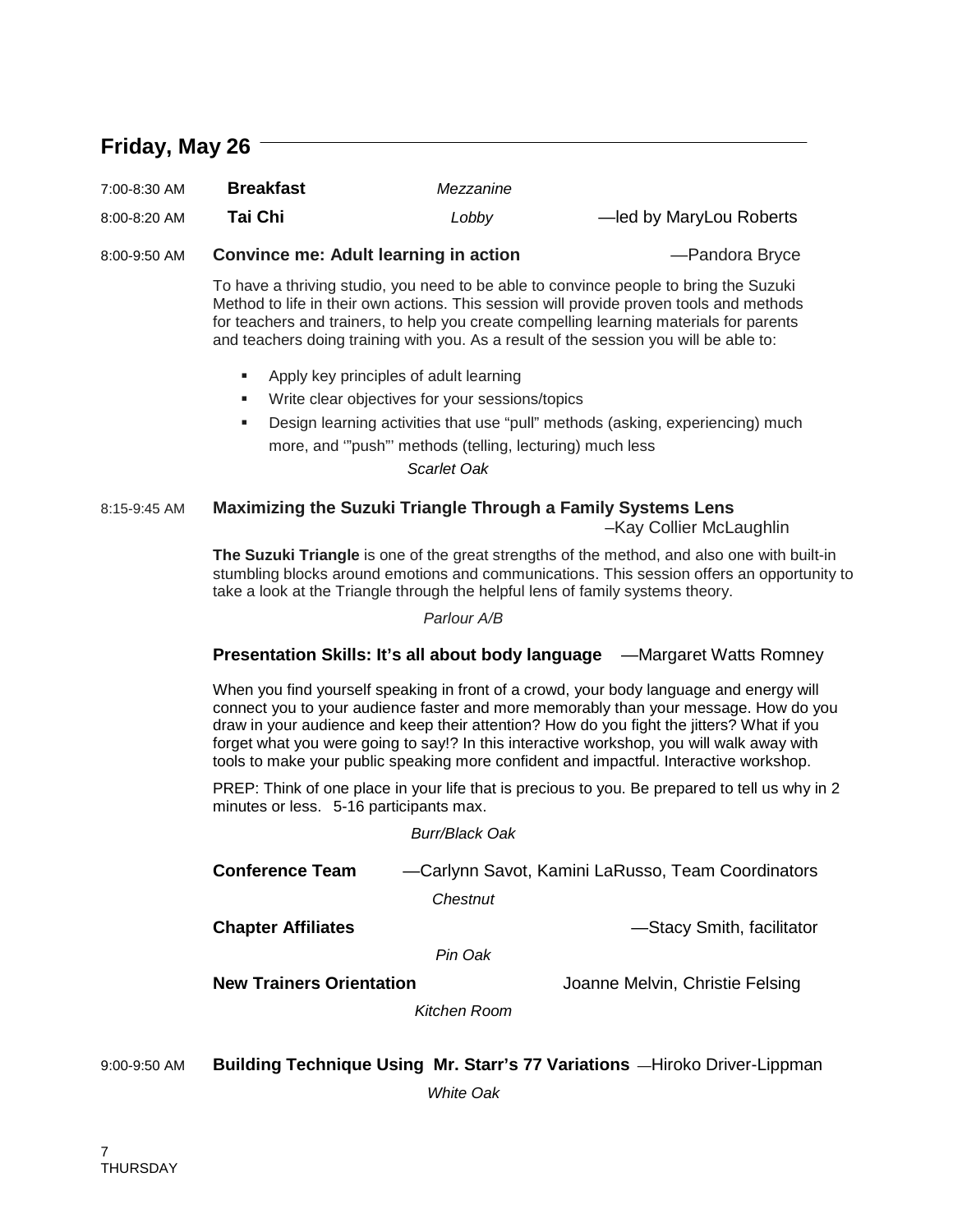#### 10:00-11:50 **Plenary Session** —Dr. Bob Duke

#### **Expressive goals guide the development of fundamental skills**

Music is a fundamental form of human communication. Although many of us make music for pleasure alone in the privacy of our own homes, music experiences most often involve performers and listeners. Intelligent performers consider their musical intentions in terms how listeners will hear and interpret the music they make. Thinking about music in this way defines expressive goals for performers at all levels of experience and expertise. Of course, changes in the functional capacities of musicians' behavior are visible manifestations of changes in the physical structure of the brain. Although musicians seldom think of practice sessions as brain-reorganization activities, they are most certainly precisely that. The parts of our brain that create and store memories for how do to things make predictions based on past experiences and update memories based on discrepancies between those predications and what actually comes about. Thus, our brains learn through error-making. We'll discuss how the fundamental principles of procedural memory formation underlie the features that characterize productive, meaningful, and engaging music practice.

*White Oak Ballroom*

#### 11:45-1:00 **Lunch**

#### 1:00-1:50 **Oh, Where, Oh, Where has our Advanced Repertoire Gone?**

—Paule Barsalou, Kirsten Marshall, Kathleen Spring, Janis Wittrig

Preserving the advanced core rep (Books 6-8) in your home studio and at workshops and Institutes. How sad not to ever hear advanced Suzuki Rep performed at Institutes. Are teacher workshop participants having the opportunity to observe teaching of the repertoire at the level of the class they are attending? What can we all do to help?

*White Oak Ballroom*

**Group class teacher as anthropologist:** —Nancy Hair

#### **Building rapport with the group in front of you.**

(Not just for cello teachers!) *Red Oak/Chestnut*

**Searching for New Insights Example 20 The Construction Constraint Construction Constraint Construction Constraint** Pianists Q & A with Bob Duke

#### **Conference Guitar Sessions Example 20 Terms** —Robert Vierschilling

*Chinquipin*

 *Scarlet Oak*

**Jump into SECE! (wk 2)** —Dorothy Jones, Danette Schuh, Susan Stephenson

JUMP INTO SECE! Kick off your shoes and sing, dance and play with us! Teachers will experience the SECE class as participants while simultaneously leaning about the core concepts and fundamentals built into the SECE curriculum, Week Two Curriculum. No SECE experience required. Teacher participants only.

*Burr/Black Oak*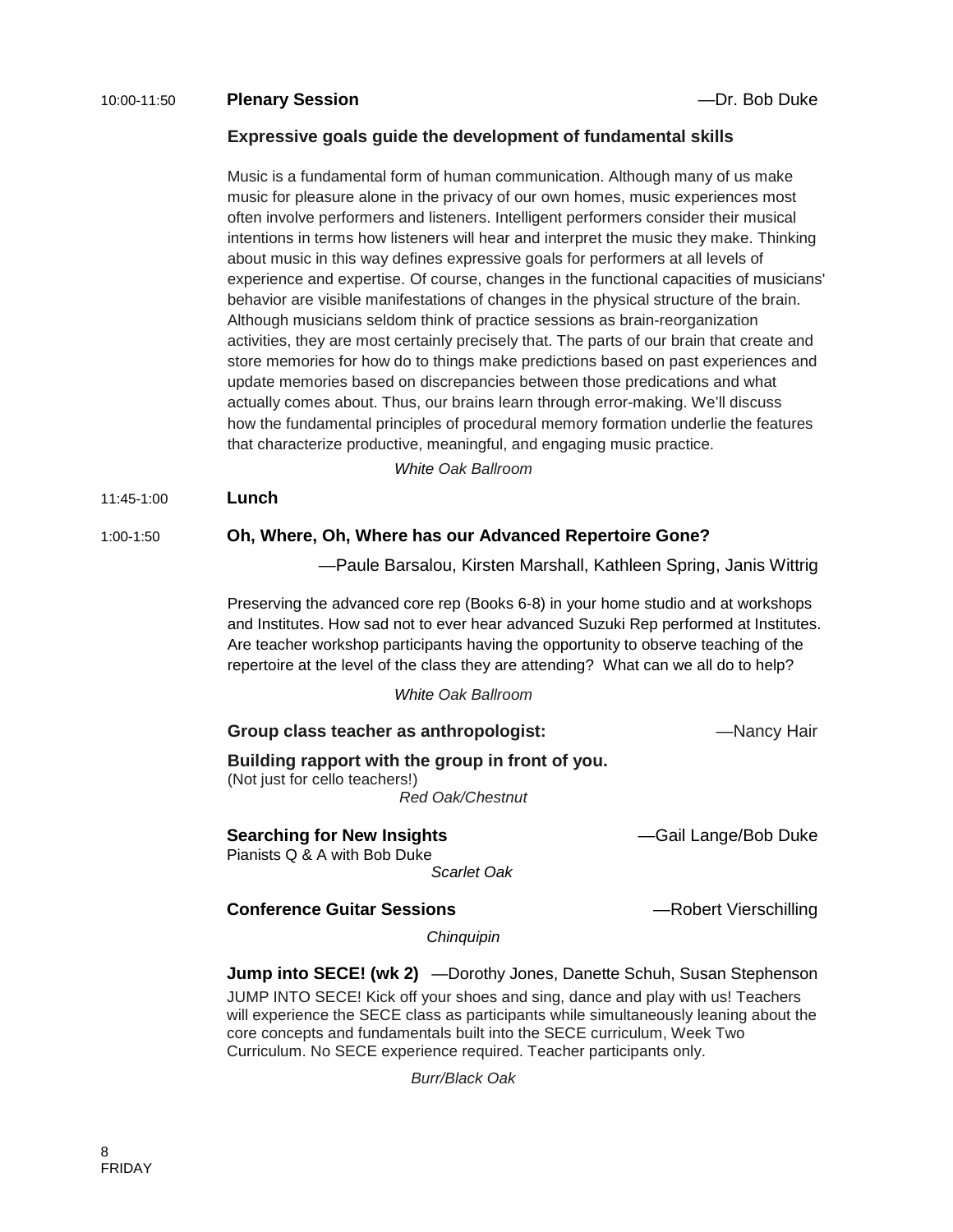|              | Suzuki in the Schools: Creating materials for educating others                                                                                                                                                                                                                                                         | -Winifred Crock    |
|--------------|------------------------------------------------------------------------------------------------------------------------------------------------------------------------------------------------------------------------------------------------------------------------------------------------------------------------|--------------------|
|              | Come watch, discuss and contribute to drafts of powerpoint presentations about<br>Suzuki in the Schools that could be shared with college methods classes, school<br>administrators and boards of education. Other materials will be discussed as well.<br>Bring your ideas and your creativity!                       |                    |
|              | Pin Oak                                                                                                                                                                                                                                                                                                                |                    |
|              | <b>Recorders: Syllabus Development</b>                                                                                                                                                                                                                                                                                 | -Recorder Trainers |
|              | Kitchen Room                                                                                                                                                                                                                                                                                                           |                    |
|              | <b>Flutes - Project discussions continuing</b>                                                                                                                                                                                                                                                                         | —TBD               |
|              | <b>Deluxe Parlour</b>                                                                                                                                                                                                                                                                                                  |                    |
| 2:00-2:50 PM | Interleaving                                                                                                                                                                                                                                                                                                           | -Joe Kaiser        |
|              | We all know the importance of repetitions, but they may not produce the ability we<br>hope for. This session will look at the latest research into Interleaving, a method mixing<br>up repetition to yield long term performance benefits, and consider practical<br>applications for student (and teacher!) practice. |                    |
|              | Scarlet Oak                                                                                                                                                                                                                                                                                                            |                    |
| 2:00-3:10 PM | <b>Teacher Trainer Discussion</b>                                                                                                                                                                                                                                                                                      | -Bob Duke          |
|              | <b>White Oak</b>                                                                                                                                                                                                                                                                                                       |                    |
| 2:00-3:10 PM | Potpourri of Ideas on "Purpose-Driven Workshops"                                                                                                                                                                                                                                                                       |                    |
|              | Ideas for offering interesting and valuable workshops for faculty and/or students                                                                                                                                                                                                                                      |                    |
|              | Panelists: Kirsten Browning, Carol Tarr, Alicia Casey, Meret Bitticks,<br>Amy Gesmer-Packman, Elayne Ras, Allison Woerner<br>Dan Browning, Facilitator                                                                                                                                                                 |                    |
|              | Scarlet Oak                                                                                                                                                                                                                                                                                                            |                    |
| 3:20-5:50 PM | <b>Inspiring Outreach Sessions:</b>                                                                                                                                                                                                                                                                                    |                    |
|              | Using Music Therapeutically-Giving your Music Away and Organizing<br>"Service Concerts" (50 min.)                                                                                                                                                                                                                      | -Wendy Azrak       |
|              | In addition to her work as a Suzuki Violin Teacher/Trainer Wendy works at the Universit                                                                                                                                                                                                                                |                    |

) her work as a Suzuki Violin Teacher/Trainer, Wendy works at the University of Michigan Hospital as a Certified Music Practitioner and plays at the bedside of the patients. She will share her experiences and rewards in this work as well as what she has learned during her training about the effects of music on healing. Also she will share ideas about how to effectively take students into various community environments so they can experience the joys of using their musical skills as a gift to the audience.

**¡Mira! A Snapshot of a Suzuki Outreach Program** —Carol Ourada (40 min.)

Be inspired to begin some outreach in your community through this overview and insights from an established Suzuki outreach program in the Chicago area. Community Outreach for Developing Artists has a violin program of 100 students and a recorder program of 50, beginning with early childhood classes, bringing no cost lessons and classes to students in school districts who lack exposure to the arts due to financial and demographic barriers.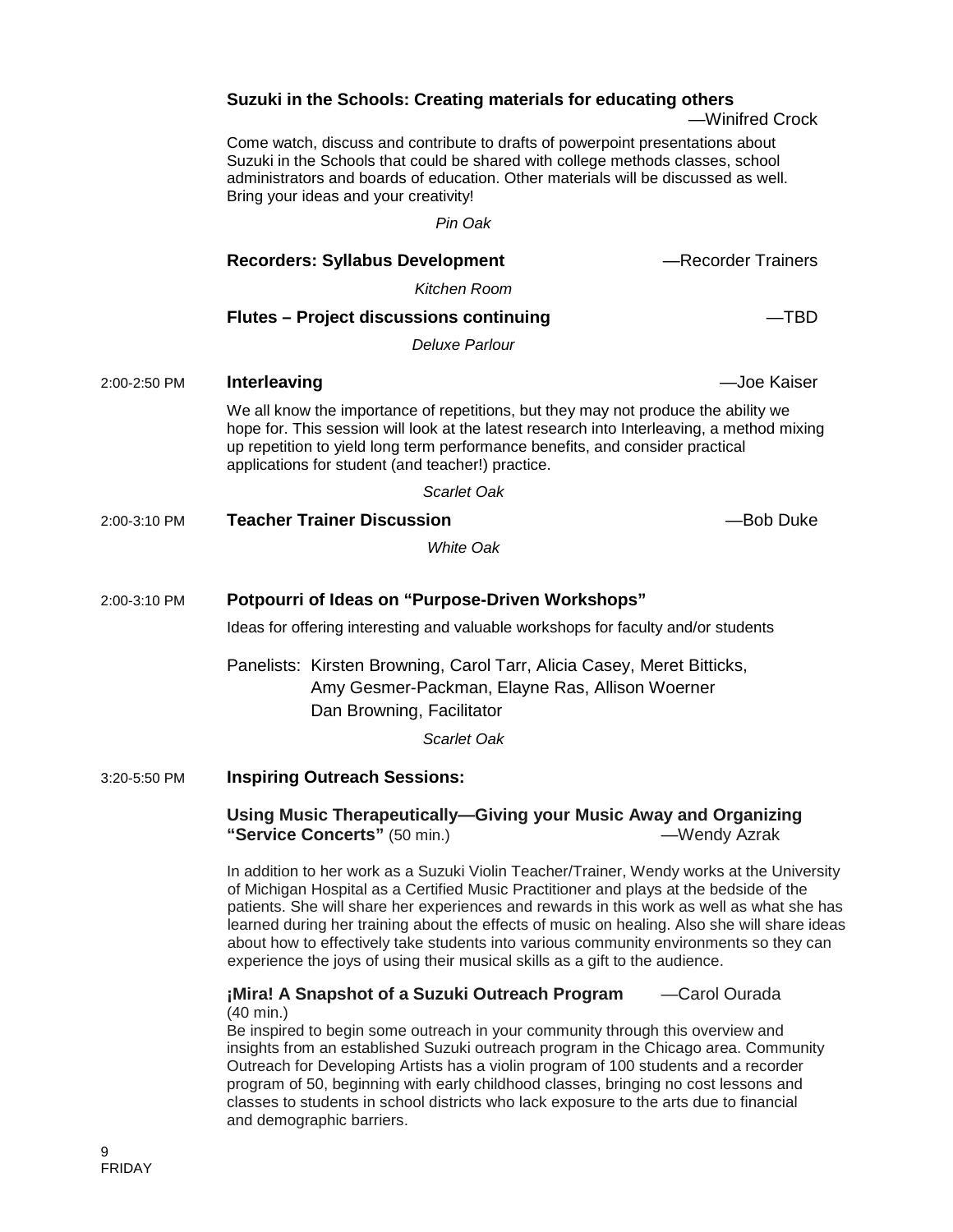#### **Making Suzuki Accessible in Detroit** (40 min.) —Clara Hardie

Assisted by former SAA Board Member Dan Browning,Clara Hardie will share her experience in developing Detroit Youth Volume, a mixed-income Suzuki studio that has provided full scholarships to youth from a local soup kitchen since 2010. With the engagement of session participants, Clara and Dan hope to discuss supportive strategies for the wider Suzuki community to continue making a first class Suzuki education truly accessibility to all students, regardless of their economic or social status

#### **Suzuki Music Reaches Children in Ecuador** (20 min.) —Andrea Raza

Andrea will briefly describe her work in the barrios of Ecuador through the community organization INEPE.

*Scarlet Oak*

#### 3:30-4:20 PM **Preparation, Preview and Pattern Play: Teaching Young Musicians to Sight Read Through Holistic Pattern Recognition**

—Winifred Crock

The concepts of preparation, preview and patterns as they apply to sequential teaching, and student engagement in confident sight reading are vital for the most comprehensive understanding of each concept. This lecture/discussion will cover learning sequences that foster fluency in sight-reading and an approach to reading that will lead to advanced conceptual processing from the first exercises.

While the material is written for any string instrument, the concepts are applicable to all instruments.

*White Oak*

#### 3:30-4:50 PM **Panel on Review** —Ellen Berry, MaryFrances Kirsch,

Naomi Kusano, Laura Benson

What is review for Suzuki Pianists? How can we ensure that review is efficient? *Parlour A/B*

**Seeking Common Ground** —Danette Schuh, Moderator

We all live and teach in a multi-cultural society. This panel of SECE teachers will discuss enculturation as it pertains to early childhood education.

Panel: Wan Tsai Chen, Dorothy Jones, Lorena Leal, Leslie Mizrahi, Kelly Williamson *Red Oak/Chestnut*

3:30-6:00 PM **Real Colors Workshop** —Margaret Watts Romney

Another opportunity to participate in this fun, informative session! See Wednesday evening for description. Sign up at check-in. 24 participants max.

 *Burr/Black Oak*

#### 4:30-5:45 PM **Teaching Session with Rick Mooney**

Rick Mooney will teach two 15-minute cello lessons. After each lesson, Bob Duke will comment on the lesson structure and other aspects of the lesson. A panel of Trainers will then evaluate the lesson using the Pedagogy Descriptors. Rick will have the opportunity to respond and answer questions. All are invited!

*White Oak Ballroom*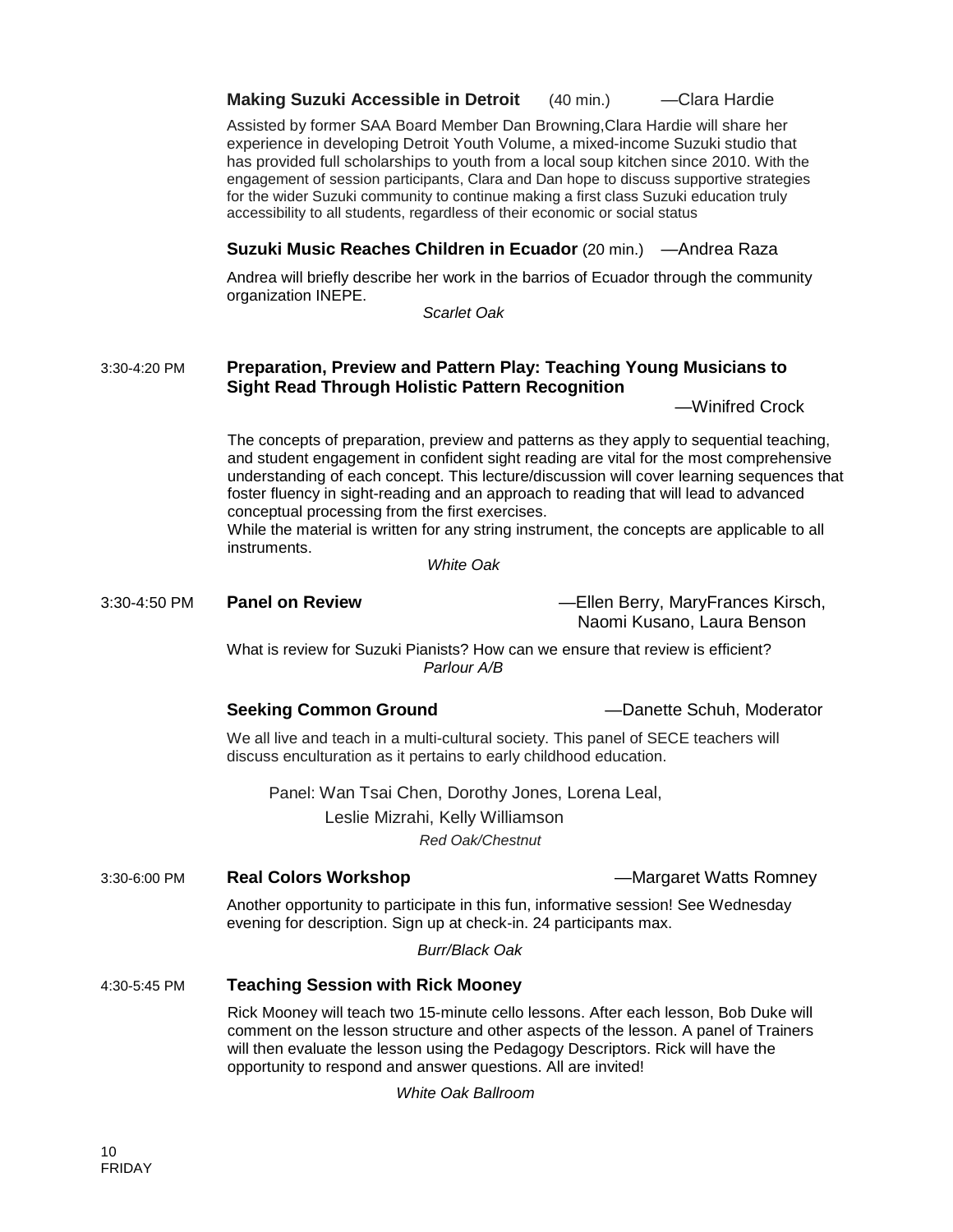| 4:30-5:45 PM | <b>Institute Directors' Meeting</b>                                                                                                                                            |                                                                                                                                                                                                                                                                                                                                                                                                                                                   |  |  |
|--------------|--------------------------------------------------------------------------------------------------------------------------------------------------------------------------------|---------------------------------------------------------------------------------------------------------------------------------------------------------------------------------------------------------------------------------------------------------------------------------------------------------------------------------------------------------------------------------------------------------------------------------------------------|--|--|
| Chinquipin   |                                                                                                                                                                                |                                                                                                                                                                                                                                                                                                                                                                                                                                                   |  |  |
| 5:00-5:50 PM | <b>Report from IRSTE</b>                                                                                                                                                       | -Kate Einarson, BettyAnne Gottlieb                                                                                                                                                                                                                                                                                                                                                                                                                |  |  |
|              |                                                                                                                                                                                | The International Research Symposium on Talent Education (IRSTE) highlights the<br>applications of research as it relates to music teaching and learning. Of special interest<br>are those topics that relate specifically to aspects of the Suzuki Method. IRSTE was<br>established by Margery Aber in 1990 at the University of Wisconsin-Stevens Point. SAA<br>looks forward to continuing hosting the IRSTE symposium at our 2018 Conference. |  |  |
|              |                                                                                                                                                                                | Pin Oak                                                                                                                                                                                                                                                                                                                                                                                                                                           |  |  |
| 5:45-7:00 PM | <b>Dinner</b>                                                                                                                                                                  |                                                                                                                                                                                                                                                                                                                                                                                                                                                   |  |  |
|              |                                                                                                                                                                                |                                                                                                                                                                                                                                                                                                                                                                                                                                                   |  |  |
| 7:15-8:00 PM | <b>Ask the Experts!</b>                                                                                                                                                        |                                                                                                                                                                                                                                                                                                                                                                                                                                                   |  |  |
|              | Time for fun! Snacks to follow!                                                                                                                                                |                                                                                                                                                                                                                                                                                                                                                                                                                                                   |  |  |
|              |                                                                                                                                                                                | White Oak Ballroom                                                                                                                                                                                                                                                                                                                                                                                                                                |  |  |
| 8:15-9:30 PM | Coordinators                                                                                                                                                                   | Violins are invited to gather and share ideas for the 2018 Conference with the Violin                                                                                                                                                                                                                                                                                                                                                             |  |  |
|              |                                                                                                                                                                                | <b>Burr/Black Oak</b>                                                                                                                                                                                                                                                                                                                                                                                                                             |  |  |
|              | Cellos -Anyone is welcome to grab a cello or bring your bass, viola or violin to join in the<br>sight-reading fun led by Rick Mooney. Please bring a music stand. (8:15-9:45). |                                                                                                                                                                                                                                                                                                                                                                                                                                                   |  |  |
|              |                                                                                                                                                                                | Scarlet Oak                                                                                                                                                                                                                                                                                                                                                                                                                                       |  |  |
|              | <b>Flutes</b> – Playing session                                                                                                                                                | Parlour A/B                                                                                                                                                                                                                                                                                                                                                                                                                                       |  |  |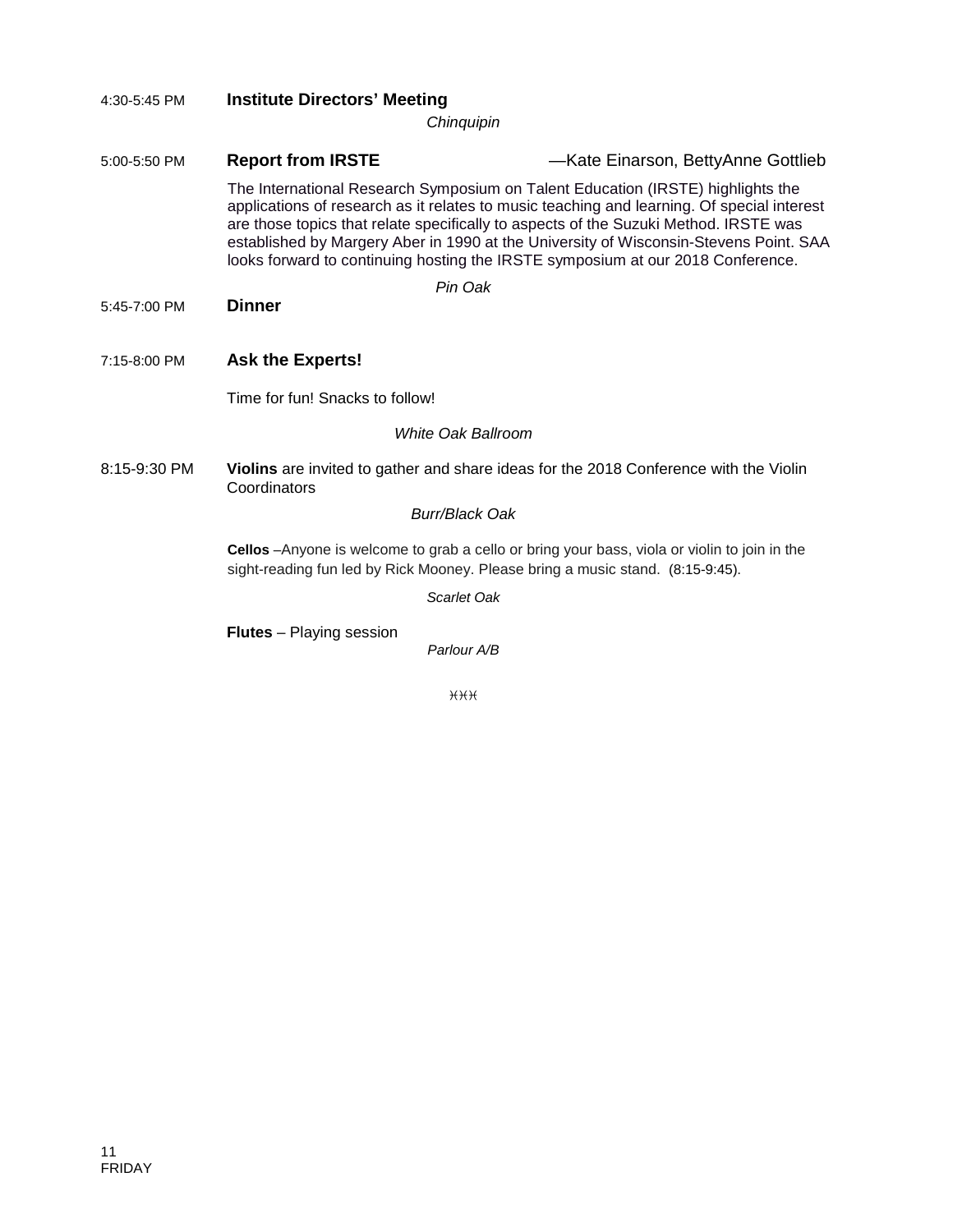# **Saturday, May 27**

| 7:00-8:30 AM  | <b>Breakfast</b><br>Mezzanine                                                                                                                                                                                                                                                                                                    |                                                                                                                                                                |
|---------------|----------------------------------------------------------------------------------------------------------------------------------------------------------------------------------------------------------------------------------------------------------------------------------------------------------------------------------|----------------------------------------------------------------------------------------------------------------------------------------------------------------|
| 8:00-8:20 AM  | <b>Tai Chi</b><br>Lobby                                                                                                                                                                                                                                                                                                          | -led by MaryLou Roberts                                                                                                                                        |
| 8:30-9:10 AM  | <b>Annual General Meeting (Membership Meeting)</b><br>Announcements, Presentations, Introductions, Highlights of the year                                                                                                                                                                                                        | -SAA Board                                                                                                                                                     |
| 9:10-9:30 AM  | <b>Meet Our Latin American Members!</b><br>Chile, and Mexico<br>White Oak Ballroom                                                                                                                                                                                                                                               | -Caroline Fraser<br>Introductions and greetings: Meet our teacher participants from Peru, Ecuador, Brazil,                                                     |
| 9:40-10:20 AM | <b>Burr/Black Oak</b>                                                                                                                                                                                                                                                                                                            | <b>Experiences working with premature and Downs babies in Latin America</b><br>–Maria Luisa (Lucha) Labarthe                                                   |
| 9:40-10:30 AM | <b>Cello Choir Warm-ups</b><br>Carey Hockett will lead the Cellissimo Cello Choir through a group warm-up routine.<br>White Oak                                                                                                                                                                                                  |                                                                                                                                                                |
| 9:40-11:00 AM | in programs                                                                                                                                                                                                                                                                                                                      | How strengthening communications enables creativity and collaboration<br>-Kay Collier McLaughlin                                                               |
|               | Lack of communication or unclear or indirect communication raises anxiety in any<br>organization; regular, direct, clear communication enables and empowers creativity<br>and collaboration. We will take a look at how and why communications break down<br>and how to strengthen it.                                           |                                                                                                                                                                |
|               | Parlour A/B                                                                                                                                                                                                                                                                                                                      |                                                                                                                                                                |
| 9:40-11:40 AM | <b>Violas: A Triple Treat!</b>                                                                                                                                                                                                                                                                                                   | -Betsy Stuen-Walker                                                                                                                                            |
|               | new collection. And savor the joy of playing viola ensembles. Bring your viola and a stand                                                                                                                                                                                                                                       | Come and participate in a sharing of supplemental viola repertoire. Explore Doris Preucil's                                                                    |
|               | Red Oak/Chestnut                                                                                                                                                                                                                                                                                                                 |                                                                                                                                                                |
|               | <b>Making Your Teaching Memorable</b>                                                                                                                                                                                                                                                                                            | -Pandora Bryce                                                                                                                                                 |
|               | With the instant availability of more information than anyone could ever absorb, there<br>is much less reason for people to take the time to learn deeply. As teachers, we now<br>need to adapt our methods to ensure that our messages are memorable as well as<br>meaningful. As a result of this session you will be able to: |                                                                                                                                                                |
|               | $\bullet$<br>Plan a presentation that uses visual tools (e.g. PowerPoint slides, video)<br>$\bullet$<br>effectively<br>٠<br>content                                                                                                                                                                                              | Describe key ways to create memorable moments in lessons/training sessions<br>Use design principles to create effective handouts, course materials, and online |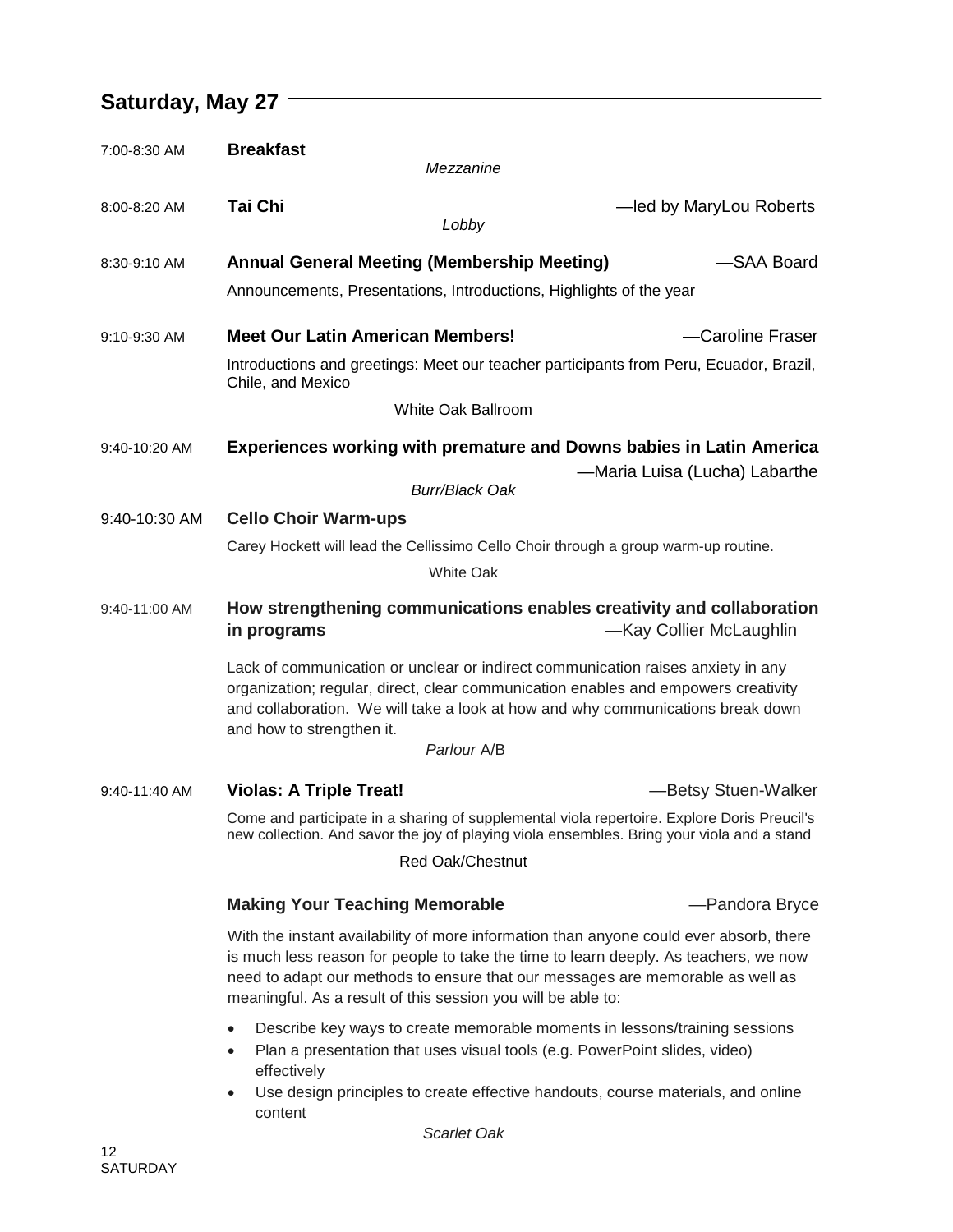|                     | 10:00 AM-8:00 PM Videos and Interviews (as assigned) - Buckeye Room                                                                                                                                                                                                                                                                                                                                                                                                               |                              |  |
|---------------------|-----------------------------------------------------------------------------------------------------------------------------------------------------------------------------------------------------------------------------------------------------------------------------------------------------------------------------------------------------------------------------------------------------------------------------------------------------------------------------------|------------------------------|--|
| 10:40-11:30         | <b>Cellissimo Open Rehearsal</b>                                                                                                                                                                                                                                                                                                                                                                                                                                                  | -Rick Mooney                 |  |
|                     | Everyone is welcome to observe Rick Mooney coach Sally Gross and Alex Revoal's<br>Chicagoland cello choir Cellissimo.                                                                                                                                                                                                                                                                                                                                                             |                              |  |
|                     | White Oak                                                                                                                                                                                                                                                                                                                                                                                                                                                                         |                              |  |
| 10:40-11:30 AM      | SECE DEMONSTRATION CLASS: Demonstration class for bables and<br>toddlers ages 0-3 and their parents                                                                                                                                                                                                                                                                                                                                                                               |                              |  |
|                     | <b>Burr/Black Oak</b>                                                                                                                                                                                                                                                                                                                                                                                                                                                             | -Wan Tsai Chen & Lynn McCall |  |
|                     | <b>Focus Group:</b> Explore reflective, challenging questions with a Board or Staff member<br>Pin Oak                                                                                                                                                                                                                                                                                                                                                                             |                              |  |
| 10:40-12:00 AM      | Your Suzuki "Elevator Pitch" Be prepared when someone asks, "What do<br>you do?"                                                                                                                                                                                                                                                                                                                                                                                                  | -Margaret Watts Romney       |  |
|                     | In this interactive session, we will write, discuss, and practice our responses to frequent<br>questions like "Why are you a Suzuki teacher?" "What is Suzuki teaching?" and "Why<br>should a child study with a Suzuki teacher?" This intimate workshop will help you look<br>closely at your own answers and feel confident speaking up about what you believe in.<br>Max: 3-7                                                                                                  |                              |  |
|                     | Kitchen Room                                                                                                                                                                                                                                                                                                                                                                                                                                                                      |                              |  |
| Lunch<br>11:45-1:00 |                                                                                                                                                                                                                                                                                                                                                                                                                                                                                   |                              |  |
|                     | Institute Directors meet over lunch-Bring lunch to Burr/Black Oak                                                                                                                                                                                                                                                                                                                                                                                                                 |                              |  |
|                     | TDAC meet over lunch. Bring lunch to Kitchen Room.                                                                                                                                                                                                                                                                                                                                                                                                                                |                              |  |
|                     | Chapters meet over lunch—Carmen Evans, facilitator. Bring lunch to Parlour A/B.                                                                                                                                                                                                                                                                                                                                                                                                   |                              |  |
| 12:45-3:45          | <b>Creative Ability Development Session</b>                                                                                                                                                                                                                                                                                                                                                                                                                                       | -Alice Kay Kanach            |  |
|                     | Teaching CAD in Group Classes                                                                                                                                                                                                                                                                                                                                                                                                                                                     |                              |  |
|                     | Part One - Pre-twinkle                                                                                                                                                                                                                                                                                                                                                                                                                                                            |                              |  |
|                     | Part Two - Basic Level Books 1-3                                                                                                                                                                                                                                                                                                                                                                                                                                                  |                              |  |
|                     | Part Three - Advanced Level Books 4 and up                                                                                                                                                                                                                                                                                                                                                                                                                                        |                              |  |
|                     | In each part we will explore the CAD games and exercises designed for the students'<br>level of creative and technical development. We will explore ideas beginning in<br>fantasy, moving to harmonic structures, and culminating in advanced chamber music<br>improvisation. Bring instruments and prepare for an inspirational experience!<br>Scarlet Oak                                                                                                                       |                              |  |
| 1:00-2:50 PM        | 1-2-"Ready"-Play: When are young children ready for music lessons?                                                                                                                                                                                                                                                                                                                                                                                                                |                              |  |
|                     |                                                                                                                                                                                                                                                                                                                                                                                                                                                                                   | -Kate Einarson               |  |
|                     | Suzuki teachers who work with very young students know that chronological age is not<br>always an effective way of assessing a child's maturity. This presents a challenge for<br>teachers (and parents) trying to determine when a child is psychically, psychologically,<br>and emotionally prepared for formal lessons. Evidence from developmental research<br>can offer some hints about when young children are "ready," and what they are able to<br>do at different ages. |                              |  |

*White Oak Ballroom*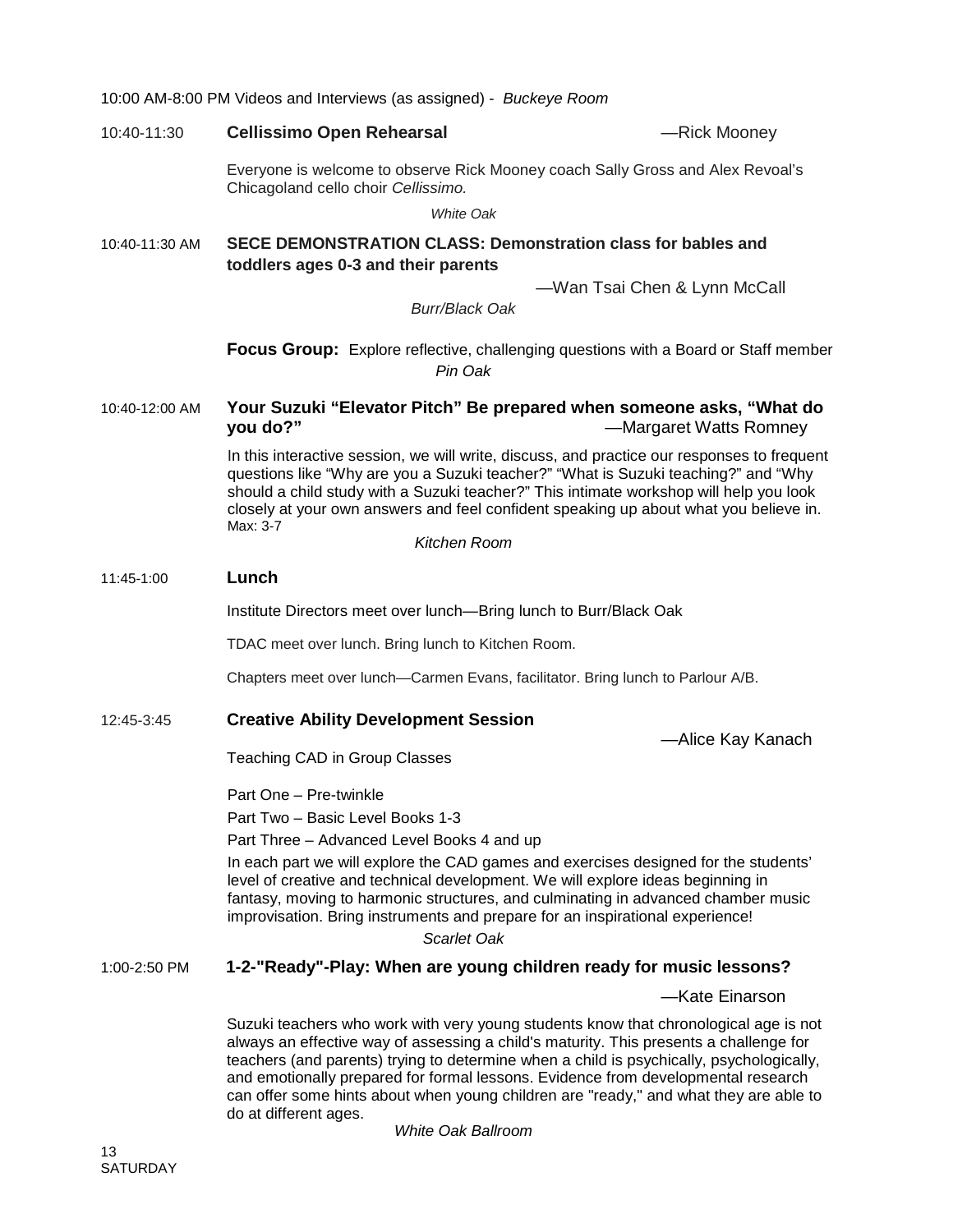| 3:00-3:50 PM | Heart and Hands of a Servant Leader: Engaging Difficult Conversations                                                                                                                                                                                                                                                                            |  |  |
|--------------|--------------------------------------------------------------------------------------------------------------------------------------------------------------------------------------------------------------------------------------------------------------------------------------------------------------------------------------------------|--|--|
|              | -Alice Ann O'Neill                                                                                                                                                                                                                                                                                                                               |  |  |
|              | This session will follow up and further develop material from a session at our last leadership<br>conference with Judith Glaser and her book Conversational Intelligence. We will deepen<br>our skills and knowledge of how to engage in difficult conversations as Suzuki educators.                                                            |  |  |
|              | <b>White Oak Ballroom</b>                                                                                                                                                                                                                                                                                                                        |  |  |
| 3:00-3:50 PM | <b>Teacher Trainers: Evaluation Training Refresher for Experienced</b><br><b>Reviewers</b><br>-Joanne Melvin & others                                                                                                                                                                                                                            |  |  |
|              | Pin Oak                                                                                                                                                                                                                                                                                                                                          |  |  |
| 3:00-3:50 PM | TED Talk Style: how to create impactful and memorable presentations                                                                                                                                                                                                                                                                              |  |  |
|              | -Margaret Watts Romney                                                                                                                                                                                                                                                                                                                           |  |  |
|              | PREP: Go to TED.com, find 2 talks that have an impact on you.                                                                                                                                                                                                                                                                                    |  |  |
|              | Even though we are musicians and teachers, we are frequently public speakers too.<br>So, how do you structure the elements of your presentations to be engaging and<br>impressive? We will discuss forms, techniques, and tricks taken from TED talks to<br>create engaging presentations, whether your subject is music, puppies, or economics. |  |  |
|              | Parlour A/B                                                                                                                                                                                                                                                                                                                                      |  |  |
| 4:00-4:50 PM | Mr Takahashi's backpack; Breathing, Blowing and Body Awareness.<br>-Wendy Stern                                                                                                                                                                                                                                                                  |  |  |
|              | Wouldn't it be great if, like the violins, we flutists could put tape in the middle of our<br>bow? Interactive session with ways to see, feel, and hear our invisible air.                                                                                                                                                                       |  |  |
|              | <b>Burr/Black Oak</b>                                                                                                                                                                                                                                                                                                                            |  |  |
|              | <b>Focus Group:</b> Explore reflective, challenging questions with a Board or Staff member.<br>Pin Oak                                                                                                                                                                                                                                           |  |  |
| 4:00-5:30 PM | Violin Teacher Trainer Session: Revisiting our teaching points in our<br>revised books: Thoughts about selected pieces from Revised Books 5-8.                                                                                                                                                                                                   |  |  |
|              | -Teri Einfeldt, Christie Felsing, Nancy Lokken, Katherine Wood                                                                                                                                                                                                                                                                                   |  |  |
|              | Have the revised books affected our historic preview sots and teaching points of<br>certain pieces? Some thoughts followed by a Q & A and discussion.<br><b>White Oak Ballroom</b>                                                                                                                                                               |  |  |
|              |                                                                                                                                                                                                                                                                                                                                                  |  |  |
| 4:00-6:00 PM | <b>Enhancing Musicality</b><br>- Francoise Pierredon, Marlyn Andersen, Joan Krzywicki                                                                                                                                                                                                                                                            |  |  |
|              |                                                                                                                                                                                                                                                                                                                                                  |  |  |
|              | A panel of Suzuki Piano Trainers will explore enhancing musicality in our students<br>through the Sonatinas in Book 3.                                                                                                                                                                                                                           |  |  |
|              | The last half hour will feature a discussion on teaching autistic and other special needs<br>students, led by Francoise.<br>Parlour A/B                                                                                                                                                                                                          |  |  |
|              |                                                                                                                                                                                                                                                                                                                                                  |  |  |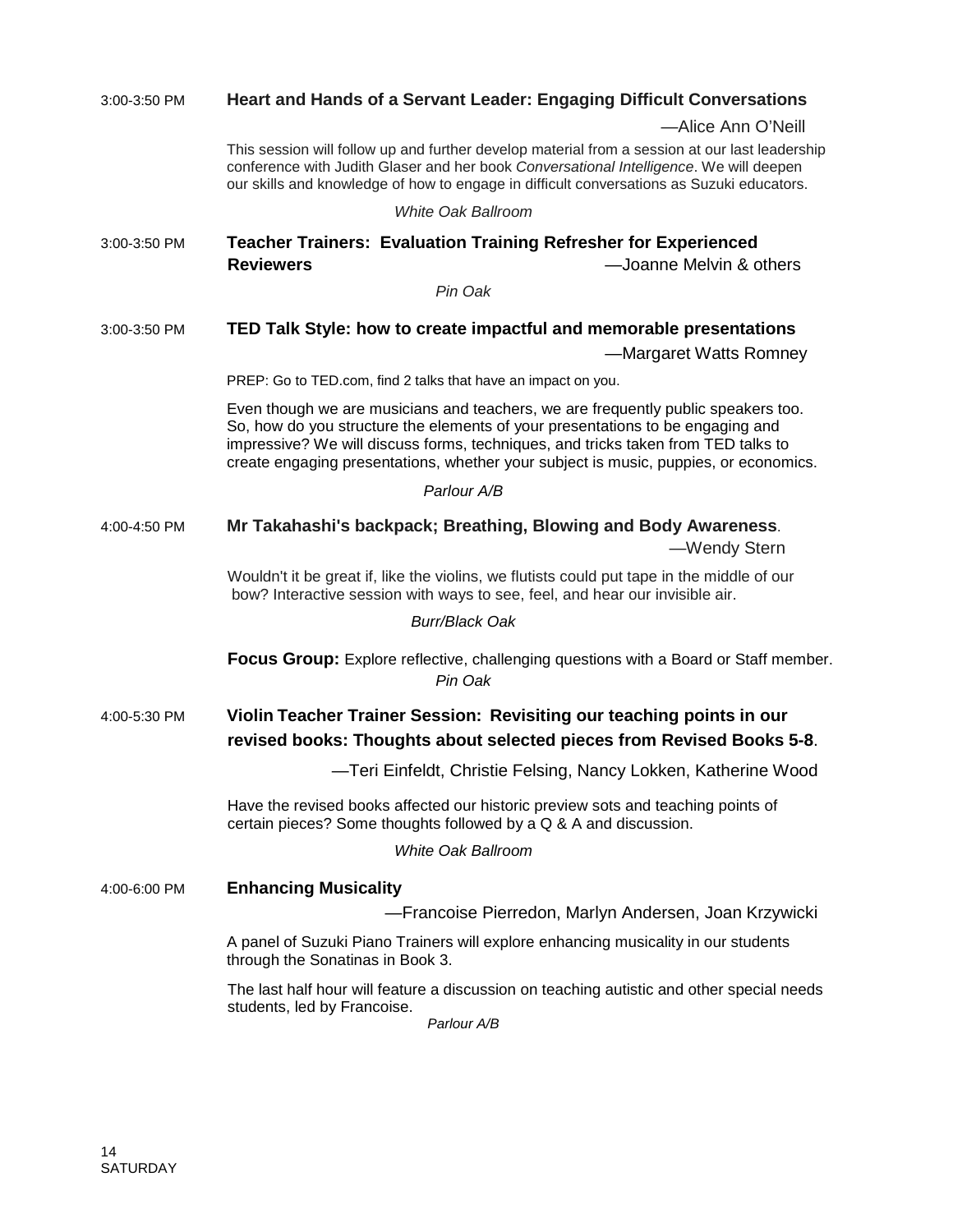#### 5:00-5:50 PM **200 Year-Old Teaching Points for the Modern Suzuki Cello Teacher**

#### –Sara Bennett Wolfe, DMA

This session will explore many of the diverse pedagogical topics discussed by Jean-Louis Duport in his 175-page *Essay* on cello technique (published in 1806). We will delve into how Duport's concepts apply to the Suzuki Cello literature, citing ways in which prominent modern pedagogues such as Carol Tarr, Richard Aaron, Stephen Geber, and Elizabeth Simkin (former teaching assistant to Janos Starker) implement these techniques. Cellos recommended (but not required)!

*Scarlet Oak*

5:30-6:30 PM **Cellissimo Rehearsal**

*White Oak Ballroom*

- 5:45-7:00 PM **Dinner: Cookout at Picnic Shelter**
- 8:00 PM **Concert: Cellissimo!**

*Ballroom*

Followed by light refreshments inside & Bonfire with S'mores by the shelter.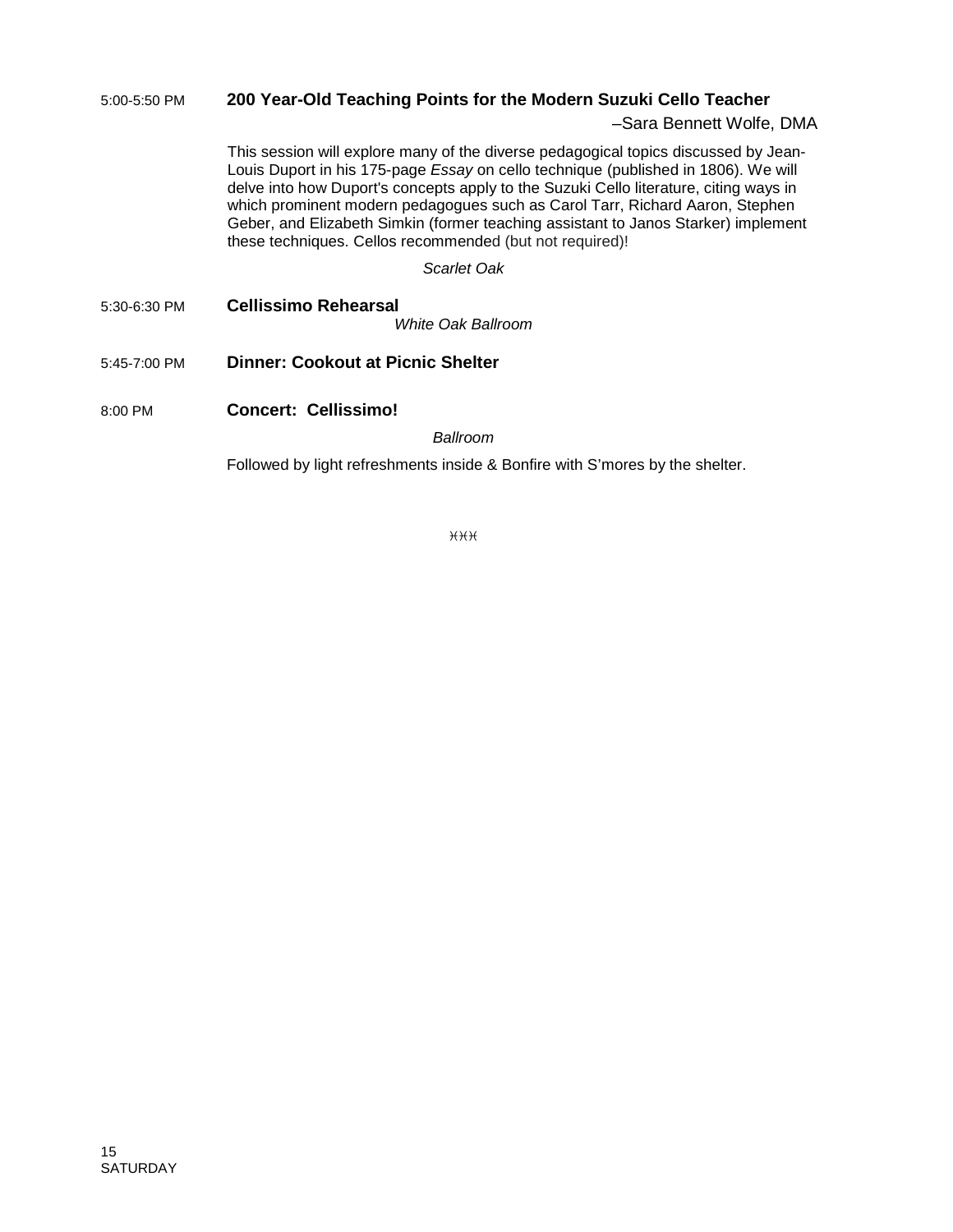## **Sunday, May 28**

| 7:00-8:30 AM | <b>Breakfast</b>                                                                                                                                                                                                    |                                                     |  |
|--------------|---------------------------------------------------------------------------------------------------------------------------------------------------------------------------------------------------------------------|-----------------------------------------------------|--|
| Note:        | A box lunch will be available for those leaving on busses before 11:00.                                                                                                                                             |                                                     |  |
| 8:00-8:20 AM | Tai Chi<br>Lobby                                                                                                                                                                                                    | -led by MaryLou Roberts                             |  |
| 8:00 AM-noon | Videos and interviews in Buckeye, continuing                                                                                                                                                                        |                                                     |  |
| 8:30-9:20 AM | "Are We Really Teaching Talented Learners?"<br>A cross-instrument presentation:                                                                                                                                     | -Ronda Cole                                         |  |
|              | Advanced Hearing is Listening.<br>Advanced Seeing is Looking.<br>Fear damages intonation.<br>Repetition can create robots & injury.<br>Teach your brain to learn, Expect it to remember.<br>Ask your heart to care. |                                                     |  |
|              | White Oak                                                                                                                                                                                                           |                                                     |  |
|              | 2018 Conference Team wrap-ups, as required                                                                                                                                                                          | —Carlynn Savot, Kamini LaRusso & other team members |  |

This session will provide an opportunity for the Team to consolidate goals and plans to date

*Red Oak*

#### **Parent and Student panel featuring Cellissimo parents & students**

—Laura and Scott Morgan, Beth and Maeve Masterson, Crystal and Caitlin Forbes

Parents and cellists from Cellissimo will discuss the challenges of balancing school work and sports with the demands of a performing string ensemble. They will answer questions at the end of the session.

*Scarlet O*ak

### **Adult Learning Q&A with Pandora Bryce**

An unstructured session for Q&A and discussion about adult learning. Bring your questions and ideas!

*Burr/Black Oak*